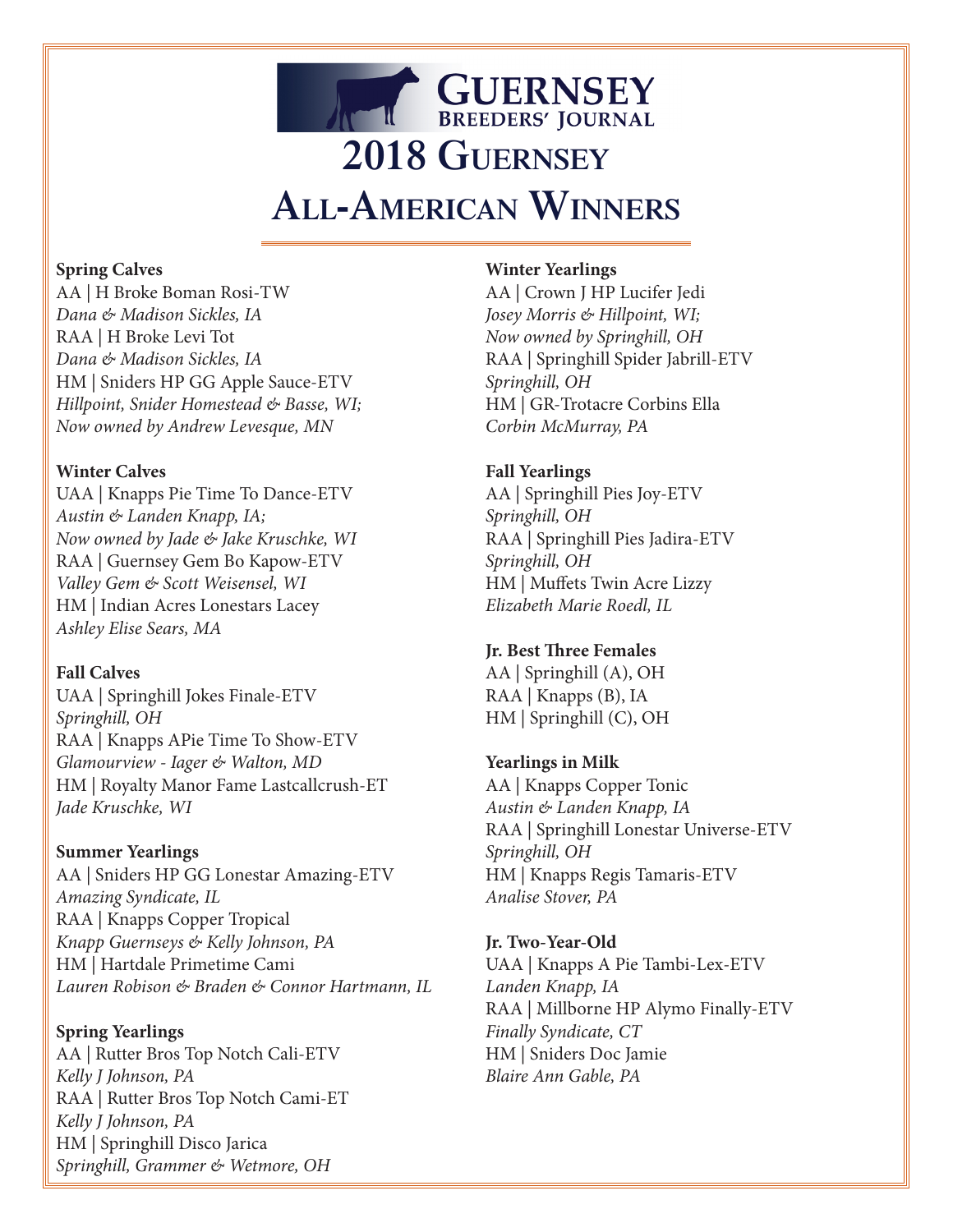#### **Sr. Two-Year-Olds**

UAA | Springhill Fame Urania-ETV *Springhill, OH* RAA | Springhill Kojack Uno-ETV *Alyssa Ince & Faith Ling, MO* HM | Hollow View Senator Senora *Elsie Wolff & Kevin Stoltzfus, PA*

#### **Jr. Three-Year-Olds**

UAA | Hi Guern View Diva Designer *Riley Zettle, IL* RAA | Valley Gem Atlas Malt-ET *Valley Gem Farm, WI* HM | Walnut Corner Rebel Avita *Lindsey Bros & Kevin Stoltzfus, PA*

#### **Sr. Three-Year-Olds**

AA | Millborne HP Kringle Tara *M. Miller, M. Hellenbrand & Peter Vail, CT* RAA | Warwick Manor Ty Carter *Kaila, Karli & Kolby Stoltzfus, PA* HM | Four Winds GG Activate Heaven *Prairie Cream & Valley Gem, WI*

#### **Four-Year-Olds**

UAA | Misty Meadows Rebel Suite *Beth Anne Clark, PA* RAA | Sniders Gary Anjolee *Brandon Potter, E&K Nicley & Bella Gable, PA* HM | Up The Creek Jester Kazaam *Valley Gem & Scott Weisensel, WI*

## **Five-Year-Olds**

UAA | Willow Brook Labron Toni *Jake Booher, PA* RAA | Mar Ral Maestro Milly *Ralph Turley & Verl Weaver & Families, OH* HM | Kadence Fames Buttercup *Kadence Farm, WI*

## **Aged Cows**

UAA | Hi Guern View Dancing Diva-ET *Brian & Kristi Dinderman, IL* RAA | Misty Meadows Levi Suede-ET *Beth Anne Clark, PA* HM | Knapps HP Fame Topeka-ET *Springhill, OH*

#### **Sr. Best Three Females**

AA | Springhill, OH RAA | Valley Gem (B), WI HM | Millborne & Hillpoint, CT

#### **Dam & Daughter**

UAA | Hi-Guern-View: Diva & Designer *Brian & Kristi Dinderman & Riley Zettle, IL* RAA | Misty Meadows: Suede & Suite *Beth Anne Clark, PA* HM | Millborne & partners: Tia & Tara *M Miller, M Hellenbrand & Peter Vail, CT*

## **Produce of Dam:**

AA | Produce of Campbells Rodneys Unify *Springhill, OH & Alyssa Ince & Faith Ling, MO* RAA | Produce of Knapps Ace Tamera *Austin & Landen Knapp, IA* HM | Produce of Hartdale Alstar Cutie *Lauren Robison & Braden & Connor Hartmann, IL*

## **Exhibitor's Herd**

AA | Springhill, OH RAA | Knapps (A), IA HM | Knapps (B), IA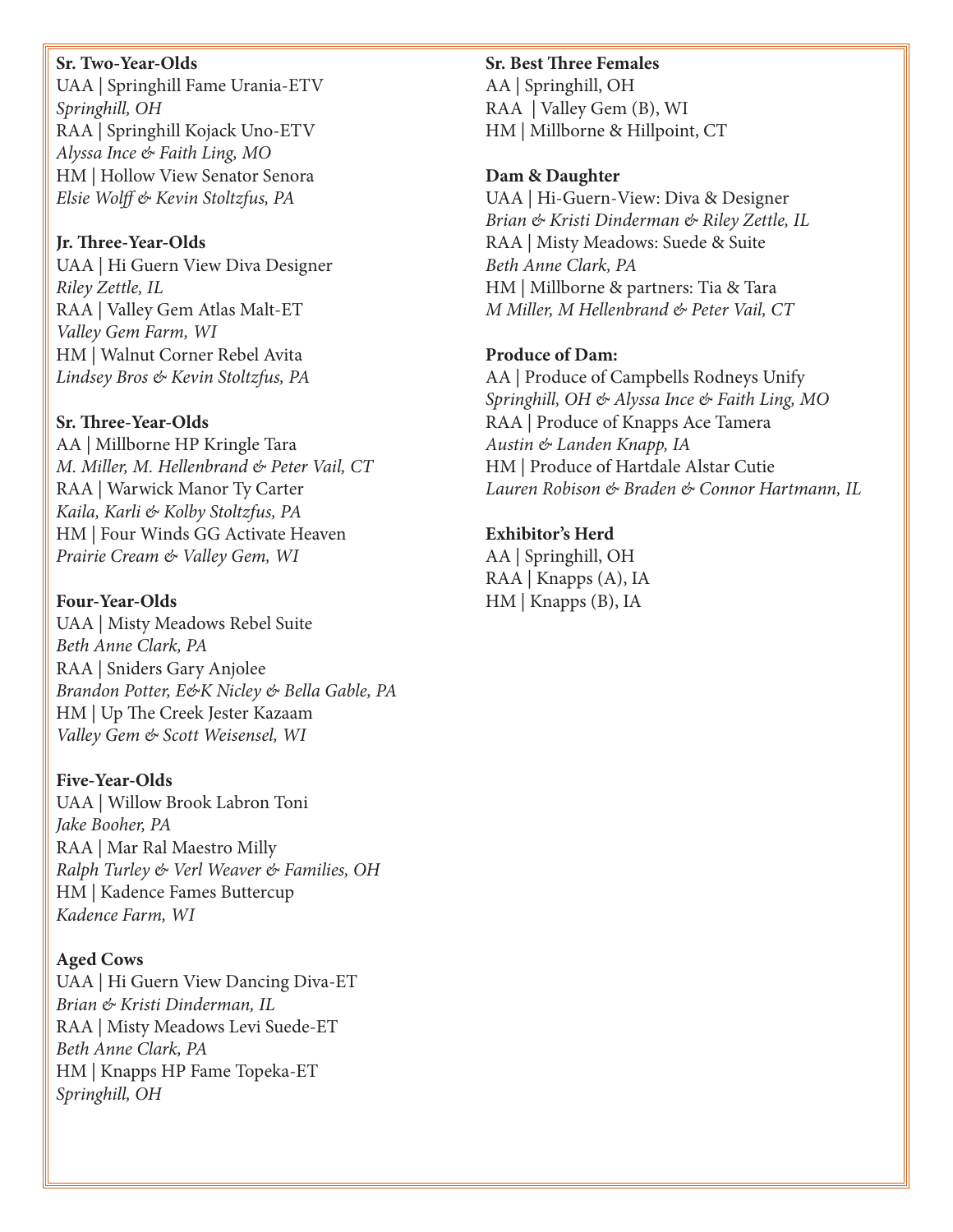# **GUERNSEY 2018 Junior Guernsey All-American Winners**

# **Spring Calves**

AA | H Broke Boman Rosi-TW *Dana & Madison Sickles, IA* RAA | Warwick Manor Lone Star Georgie *Kaila, Karli & Kolby Stoltzfus, PA* HM | H Broke Levi Tot *Dana & Madison Sickles, IA*

# **Winter Calves**

AA | Misty Meadows HP MB Suspicious-ETV *Ashlyn Sarbacker (lessee), WI* RAA | Indian Acres Lonestars Lacey *Corinne Lee (lessee), MA* HM | Knapps Mission Twilight-ETV *Aiden McMurray, PA*

# **Fall Calves**

UAA | Knapps Pies Making Magic-ETV *Landree Fraley, PA* RAA | Hi Field Lightning Taffy *Kylan Keehan (lessee), MD* HM | Knapps Copper Tempo *Robert Nagel, NY*

# **Summer Yearlings**

UAA | Sniders HP GG Lonestar Amazing-ETV *Logan Harbaugh (lessee), WI* RAA | Hartdale Primetime Cami *Lauren Robison & Braden & Connor Hartmann, IL* HM | Ripley Farms TG Ariah *Ben Axtell, NY*

# **Spring Yearlings**

AA | Prairie Moon C Betsy *Grace Howe, IA* RAA | Knapps Pies Tambilize-ETV *Landen Knapp, IA* HM | Warwick Manor Kip Collins *Kaila Stoltzfus, PA*

# **Winter Yearlings**

AA | Knapps ROL Top The Class-ETV *Landen Knapp, IA* RAA | Lang Haven Bruce NataEve-ET *Jenna Langrehr, WI* HM | GR-Trotacre Corbins Ella *Corbin McMurray, PA*

Fall Yearlings AA | Lang Haven Pilot Tahiti-TW *Jenna Langrehr, WI* RAA | Lang Haven Pilot Toronto-TW *Jenna Langrehr, WI* HM | Moziers Spider Demelza-ET *Kathleen Gallagher (lessee), NY*

# **Yearling Heifers In Milk**

AA | Hickman Valleys Martin Quest *Austin Hickman, TN* RAA | Knapps Regis Tamaris-ETV *Analise Stover, PA* HM | HCF Kriminal Brownie *Mary Beth & Callie Collette, TN*

# **Jr. Two-Year-Olds**

AA | Knapps Primetime Audrey *Taylor Graves & Brandon Potter, IN* RAA | Hickman Valleys Martin Brylee *Makayla Hickman, TN* HM | H Broke Levi Tayte *Dana & Madison Sickles, IA*

# **Sr. Two-Year-Olds**

UAA | Springhill Kojack Uno-ETV *Alyssa Ince & Faith Ling, MO* RAA | Knapps Apie Sassy-ETV *Landen Knapp & Brandon Potter, IA* HM | Knapps Kringle Tappy-ET *Landree Fraley, PA*